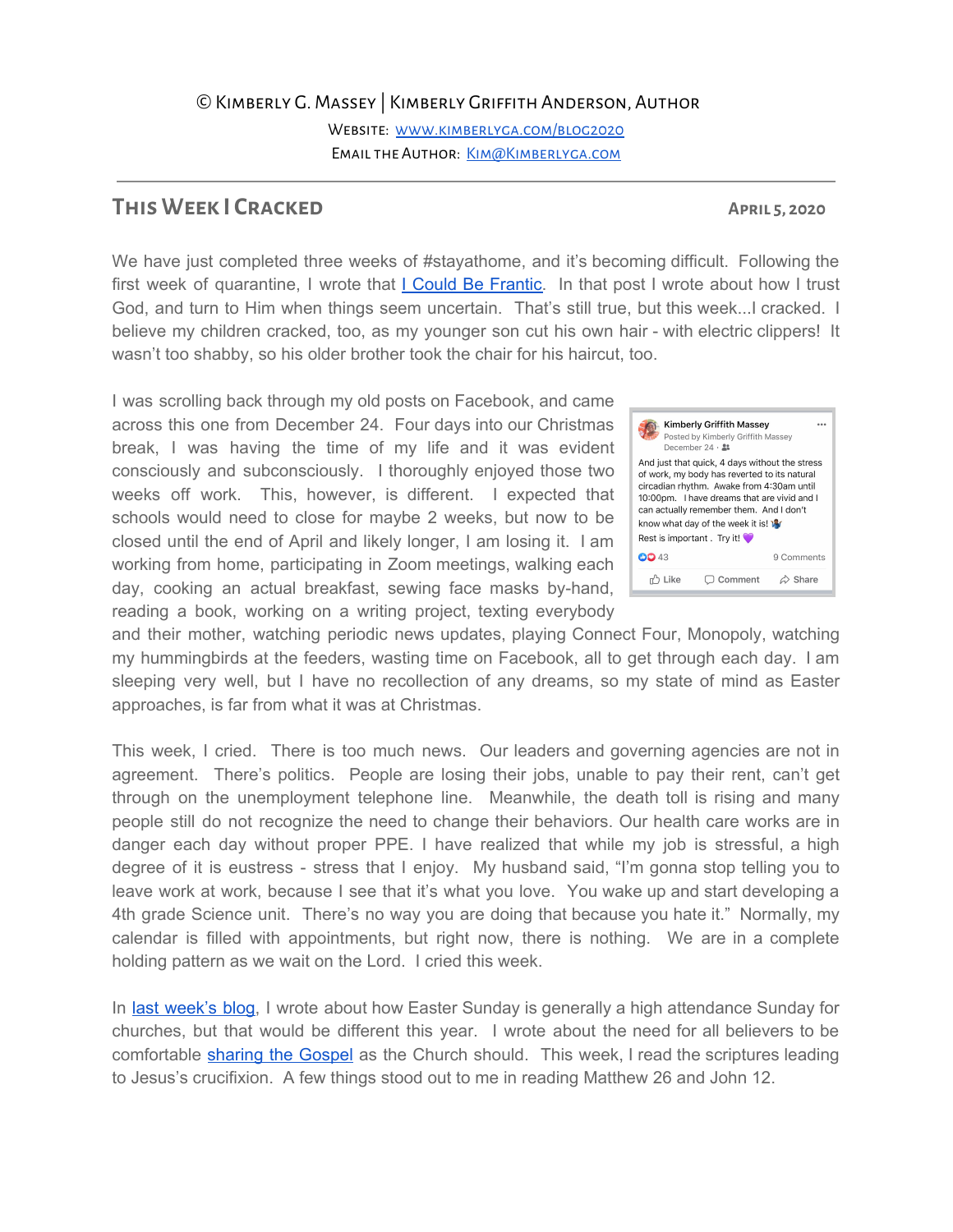1) There was conflict. There were questions about people's motives and loyalty. John tells of Mary who poured a pint of pure nard on Jesus's feet and rubbed it with her hair. She was questioned by Judas Iscariot, the disciple who would later betray Jesus and hand Him over to those who would crucify Him. "Why wasn't this perfume sold and the money given to the poor? It was worth a year's wages." **<sup>6</sup>**He did not say this because he cared about the poor but because he was a thief; as keeper of the money bag, he used to help himself to what was put into it." (John 12:5-6) Because we know how this story ends, it is a bit surprising to read in the Scriptures that there was conflict as it was happening. Once this pandemic ends, we may not recall the specific conflicts either, we will just be happy to be on the other side. The media, however, like Matthew, Mark, Luke and John who recorded the events, will remind us of exactly what was said, what was done, and motives will be revealed.

2) The time period is a few days before the celebration of Passover. The Passover actually took place in the Old Testament as God protected His chosen people (the Israelites) from the plague of death. In Exodus 12:4-5, we read, **"**So Moses said, "This is what the Lord says: 'About midnight I will go throughout Egypt. **<sup>5</sup>**Every firstborn son in Egypt will die, from the firstborn son of Pharaoh, who sits on the throne, to the firstborn son of the female slave, who is at her hand mill, and all the firstborn of the cattle as well." God gave instructions to Moses to share with the Israelites on how they would be *passed over* when death came. On the tenth day of the month, they were to take a year-old lamb (or goat), without defect, for each household. They were instructed that if their household could not eat an entire lamb they should share with another nearby neighbor. They were to care for the animal until the fourteenth day, then slaughter it at twilight. "Then they are to take some of the blood and put it on the sides and tops of the doorframes of the houses where they eat the lambs." (Ex. 12:7) They were instructed on exactly how to cook the animal, what to serve it with, how to dress while eating it, when to eat it, and what to do with any leftovers.

The Centers for Disease Control has been instructing us on how to live through a pandemic, as many of us have never experienced one. If we want to be "passed over" by Coronavirus, we should heed their instructions. Even before the death toll began to rise, they told us to **wash our hands, frequently**. Now, they advise that we **stay at home**.

This is hard for us - it's completely different from our customs, which are now our compulsions. The Bible doesn't say this, but I'm pretty sure the Israelites, with the blood of the Lamb on the doorframe, were only protected if they were actually in the house! The CDC hasn't even been that strict, they advise that we stay on our property, outside is fine. If we must leave, they advise that we **use some sort of fabric to cover our nose and mouth**. See [instructions.](https://www.cdc.gov/coronavirus/2019-ncov/prevent-getting-sick/diy-cloth-face-coverings.html) This can be done with a scarf, a bandanna, I've even seen a video on how to make a face mask from a bra - I won't do that, that, but I suppose it would work.



3) Jesus had a moment of weakness. As I read these scriptures, it's evident that it was a busy time. There were gatherings and celebrations, but also conflict and uncertainty. "The one who